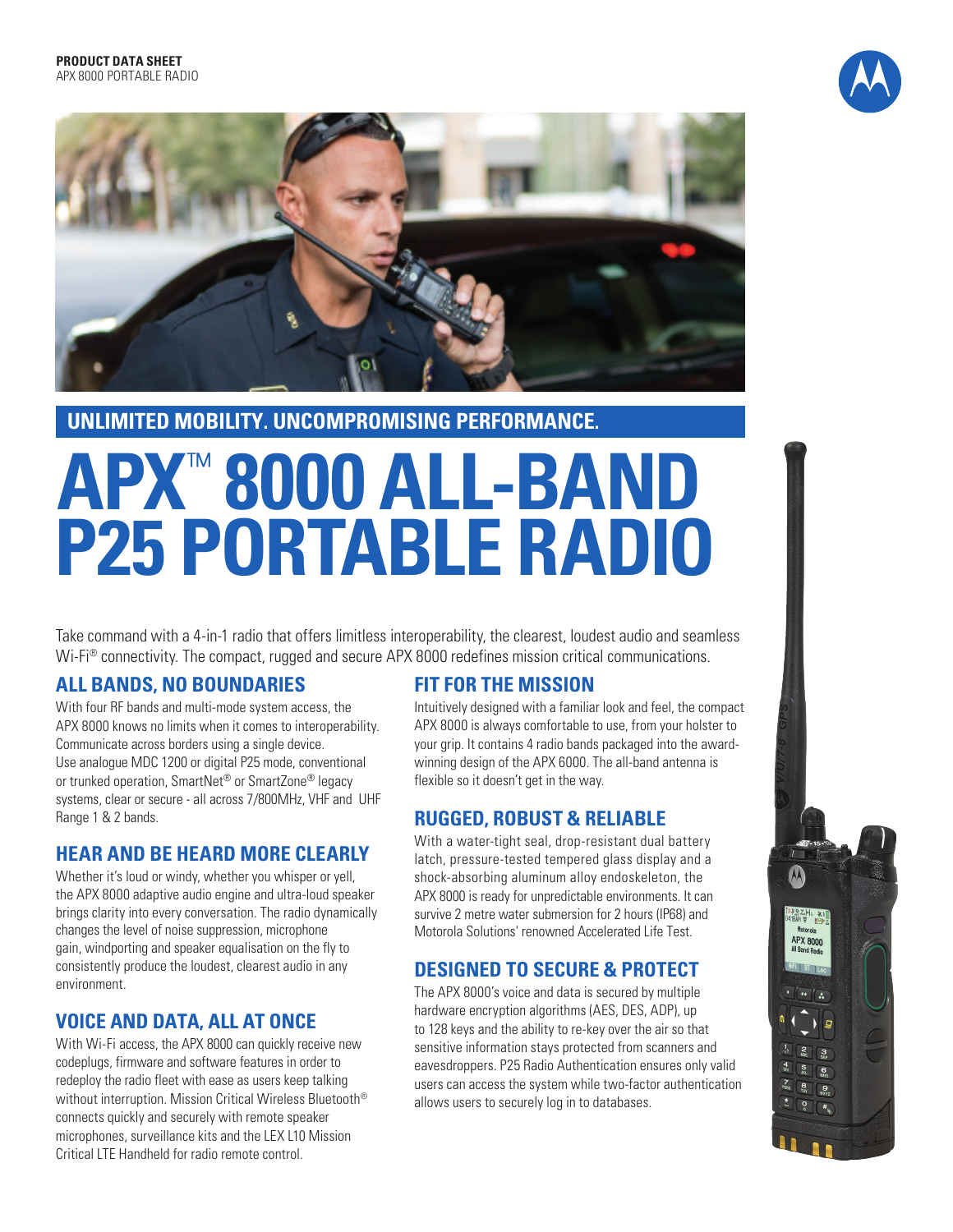#### **PRODUCT DATA SHEET**  APX 8000 PORTABLE RADIO



**RF BANDS:** VHF, UHF Range 1 & 2, 700/800 MHz

#### **OPERATION MODES:**

9600 Baud Digital APCO P25 Phase 1 FDMA and Phase 2 TDMA Trunking 3600 Baud SmartNet, SmartZone, SmartZone, Omnilink Trunking Digital APCO 25, Conventional, Analogue MDC 1200, Quick Call II System Configurations Narrow and wide bandwidth digital receiver (6.25 kHz equivalent/25/20/12.5 KHz)

#### **STANDARD FEATURES:**

Mission Critical Wireless Bluetooth\* ASTROTM 25 Integrated Voice & Data Software Key Text-Messaging Voice Announcements ISSI 8000 Roaming Radio Profiles, Dynamic Zone Intelligent Lighting Single-key ADP Encryption IP68 submersion (2 metres, 2 hours) IMPRES 2 Battery

#### **ADAPTIVE AUDIO ENGINE:**

3 Watt Speaker with Adaptive Equalisation Adaptive Dual-sided Operation Adaptive Noise Suppression Intensity Adaptive Gain Control Adaptive Windporting

#### **PROGRAMMING:**

Utilises Windows Customer Programming Software (CPS) with Radio Management

### **OPTIONAL FEATURES:**

Wi-Fi® 802.11 b/g/n GPS Outdoor Location Tracking RFID Volume Knob Multi-key for 128 keys and multi-algorithm Programming Over Project 25 (OTAP) Over the Air Rekey (OTAR) Digital Tone Signaling LEX L10 Collaboration P25 Authentication Man Down Sensor Rugged submersible option: MIL-STD 512.X/I, IP68 (2 metres, 4 hours)

\* Compatible with BT 2.1, HSP, PAN, DUN and SPP Profiles found in off-the-shelf BT accessories

| <b>TRANSMITTER - TYPICAL PERFORMANCE SPECIFICATIONS</b>                  |                    |             |                                              |                                                                                                  |                            |                            |  |  |
|--------------------------------------------------------------------------|--------------------|-------------|----------------------------------------------|--------------------------------------------------------------------------------------------------|----------------------------|----------------------------|--|--|
|                                                                          |                    |             | 700/800***                                   | <b>VHF</b>                                                                                       | <b>UHF Range 1</b>         | <b>UHF Range 2</b>         |  |  |
| Frequency Range/Bandsplits                                               |                    |             | 764-776, 794-806 MHz<br>806-825, 851-870 MHz | 136-174 MHz                                                                                      | 380-470 MHz                | 450-520 MHz                |  |  |
| <b>Channel Spacing</b>                                                   |                    |             | 25/20/12.5 kHz                               | 25/20/12.5 kHz                                                                                   | 25/20/12.5 kHz             | 25/20/12.5 kHz             |  |  |
| Maximum Frequency Separation                                             |                    |             | Full Bandsplit                               | Full Bandsplit                                                                                   | Full Bandsplit             | <b>Full Bandsplit</b>      |  |  |
| Rated RF Output Power Adj <sup>1</sup>                                   |                    |             | 700 MHz: 1-2.5 Watts<br>800 MHz: 1-3 Watts   | 1-6 Watts                                                                                        | 1-5 Watts                  | 1-5 Watts                  |  |  |
| Frequency Stability <sup>1</sup><br>(-30°C to +60°C; +25°C Ref.)         |                    |             | $+/- 1.0$ ppm                                | $+/- 1.0$ ppm                                                                                    | $+/- 1.0$ ppm              | $+/- 1.0$ ppm              |  |  |
| Modulation Limiting <sup>1</sup>                                         |                    |             | $\pm 5$ kHz / $\pm 4$ kHz / $\pm 2.5$ kHz    | ±5 kHz / ±4 kHz / ±2.5 kHz                                                                       | ±5 kHz / ±4 kHz / ±2.5 kHz | ±5 kHz / ±4 kHz / ±2.5 kHz |  |  |
| Emissions (Conducted and Radiated) <sup>1</sup>                          |                    |             | $-75$ dBc                                    | $-75$ dBc                                                                                        | -75 dBc                    | $-75$ dBc                  |  |  |
| Audio Response <sup>1</sup>                                              |                    |             | $+1. -3$ dB                                  | $+1, -3$ dB                                                                                      | $+1, -3$ dB                | $+1, -3$ dB                |  |  |
| FM Hum & Noise<br>(25kHz / 12.5kHz) <sup>1</sup>                         | 700 MHz<br>800 MHz |             | -49 dB/-47 dB<br>-49 dB/-46 dB               | -51 dB/-51 dB                                                                                    | $-51$ dB/ $-51$ dB         | $-51$ dB/-47 dB            |  |  |
| Audio Distortion<br>700 MHz<br>(25kHz / 12.5kHz) <sup>1</sup><br>800 MHz |                    |             | $0.90\%$ / $0.90\%$<br>$0.60\% / 0.90\%$     | $0.50\% / 0.90\%$                                                                                | $0.50\% / 0.90\%$          | $0.60\%$ / $0.90\%$        |  |  |
| <b>BATTERIES FOR APX 8000</b>                                            |                    |             |                                              |                                                                                                  |                            |                            |  |  |
| <b>Battery Capacity / Type</b>                                           |                    |             | <b>Dimensions (HxWxD)</b>                    | Weight                                                                                           | <b>Battery Part Number</b> | <b>Battery Capacity</b>    |  |  |
| Li-Ion IMPRES 2150 mAh IP68                                              |                    |             | 3.39" x 2.34" x 1.45"                        | 5.07 oz                                                                                          | <b>PMNN4403</b>            | 2150 mAh                   |  |  |
| Li-Ion IMPRES 3100 mAh IP68**                                            |                    |             | 3.39" x 2.34" x 1.65"                        | 6.61 oz                                                                                          | <b>NNTN7038</b>            | 3100 mAh                   |  |  |
| Li-Ion IMPRES 4200 mAh IP68                                              |                    |             | 5.12" x 2.34" x 1.65"                        | 11.43 oz<br><b>NNTN7034</b>                                                                      |                            | 4400 mAh                   |  |  |
| <b>KEY AUDIO ACCESSORIES</b>                                             |                    |             |                                              |                                                                                                  |                            |                            |  |  |
| <b>Name</b>                                                              |                    | <b>Type</b> | <b>Part Number</b>                           |                                                                                                  | <b>Features</b>            |                            |  |  |
| Extreme Policing (XP) RSM                                                |                    | Wired       | <b>NMN6271</b>                               | Dual-Mic Noise Suppression, Emergency, Volume Control, Prog Button, IP68                         |                            |                            |  |  |
| Mission Critical Wireless (MCW) RSM                                      |                    | Bluetooth   | <b>RLN6554</b>                               | Windporting, Audio Jack, Emergency, Volume Control, Task Light, IP55, 12 hour 5/35/60 Duty Cycle |                            |                            |  |  |

\*\*Ships standard with radio

\*\*\*Use of the 700/800MHz band is dependent on in-country spectrum regulations.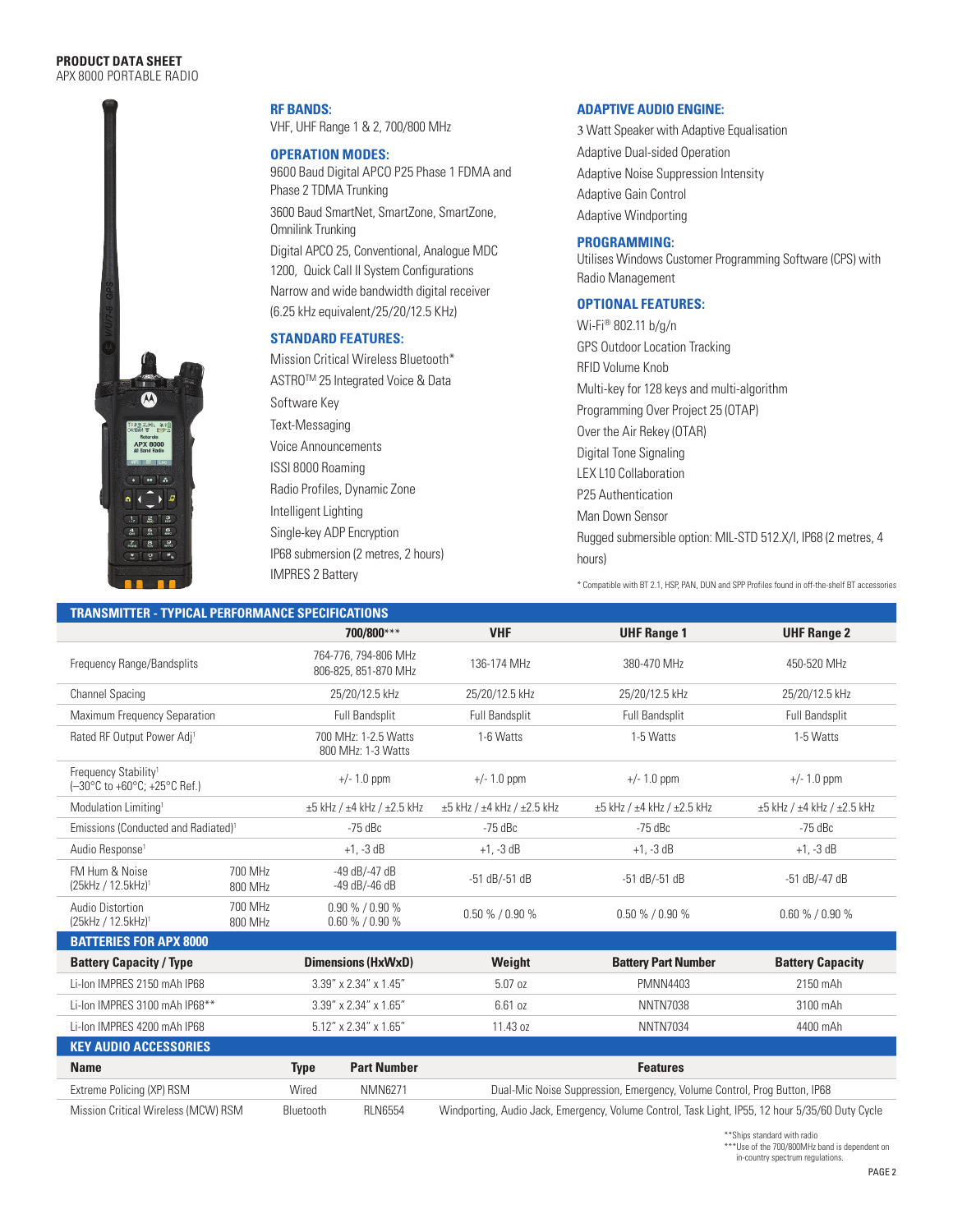| <b>RADIO MODELS</b>           |                                                                                                                                                    | $\frac{\partial}{\partial t} \frac{\partial}{\partial x} \frac{\partial}{\partial y} = 0$                                                                                                                                             | $\frac{1}{\bullet}$                                                                                                                                    |  |  |  |  |
|-------------------------------|----------------------------------------------------------------------------------------------------------------------------------------------------|---------------------------------------------------------------------------------------------------------------------------------------------------------------------------------------------------------------------------------------|--------------------------------------------------------------------------------------------------------------------------------------------------------|--|--|--|--|
|                               | <b>MODEL 1.5</b>                                                                                                                                   | en de<br><b>MODEL 2.5</b><br>açã                                                                                                                                                                                                      | mm.<br>$-1$<br><b>MODEL 3.5</b>                                                                                                                        |  |  |  |  |
| Display                       | Full bitmap monochromatic LCD top display<br>1 line text x 8 characters<br>1 line of icons<br>No menu support<br>Multi-colour backlight            | Top display plus:<br>Full bitmap colour LCD display<br>4 lines of text x 14 characters<br>2 lines of icons<br>1 menu line x 3 menus<br>White backlight                                                                                | Top display plus:<br>Full bitmap colour LCD display<br>4 lines of text x 14 characters<br>2 lines of icons<br>1 menu line x 3 menus<br>White backlight |  |  |  |  |
| Keypad                        | None                                                                                                                                               | Backlit keypad<br>3 soft keys<br>4 direction Navigation key<br>Home and Data buttons                                                                                                                                                  | Backlit keypad<br>3 soft keys<br>4 direction navigation key<br>4x3 keypad<br>Home and Data buttons                                                     |  |  |  |  |
| <b>Channel Capacity</b>       | 1200                                                                                                                                               | 3000                                                                                                                                                                                                                                  | 3000                                                                                                                                                   |  |  |  |  |
| <b>FLASHport Memory</b>       | $2$ GB                                                                                                                                             | 2 <sub>GB</sub>                                                                                                                                                                                                                       | 2 <sub>GB</sub>                                                                                                                                        |  |  |  |  |
| 700/800 MHz (764-870 MHz)     |                                                                                                                                                    |                                                                                                                                                                                                                                       | H91TGD9PW7AN                                                                                                                                           |  |  |  |  |
| VHF (136-174 MHz)             | H91TGD9PW5AN                                                                                                                                       | H91TGD9PW6AN                                                                                                                                                                                                                          |                                                                                                                                                        |  |  |  |  |
| UHF Range 1 (380-470 MHz)     |                                                                                                                                                    |                                                                                                                                                                                                                                       |                                                                                                                                                        |  |  |  |  |
| UHF Range 2 (450-520 MHz)     |                                                                                                                                                    |                                                                                                                                                                                                                                       |                                                                                                                                                        |  |  |  |  |
| <b>Buttons &amp; Switches</b> |                                                                                                                                                    | Large PTT button ■ Angled On/Off volume control ■ Orange emergency button ■ 16 position top-mounted rotary switch<br>■ 2-position concentric switch ■ Multi-colour backlight ■ 3-position toggle switch ■ 3 programmable side buttons |                                                                                                                                                        |  |  |  |  |
| <b>Regulatory Information</b> |                                                                                                                                                    |                                                                                                                                                                                                                                       |                                                                                                                                                        |  |  |  |  |
| FCC ID                        |                                                                                                                                                    | AZ489FT7061                                                                                                                                                                                                                           |                                                                                                                                                        |  |  |  |  |
| Industry Canada               |                                                                                                                                                    | 109U-89FT7061                                                                                                                                                                                                                         |                                                                                                                                                        |  |  |  |  |
| <b>Emission Designators</b>   | LMR: 8K10F1D, 8K10F1E, 8K10F1W, 11K0F3E, 16K0F3E***, 20K0F1E***<br>Bluetooth: 852KF1D, 1M17F1D, 1M19F1D<br>WLAN (Wi-Fi): 13M7G1D, 17M0D1D, 18M1D1D |                                                                                                                                                                                                                                       |                                                                                                                                                        |  |  |  |  |

\*\*\* In accordance with FCC mandate, the APX 8000 all band radio is restricted to 12.5kHz operation only and does NOT support 25kHz in the VHF and UHF Bands (excluding T-Band). This applies to customers under Rule Part 90.

| <b>RECEIVER - TYPICAL PERFORMANCE SPECIFICATIONS</b>                                             |                                                        |                                               |                                                  |                                                  |                                                |  |  |  |
|--------------------------------------------------------------------------------------------------|--------------------------------------------------------|-----------------------------------------------|--------------------------------------------------|--------------------------------------------------|------------------------------------------------|--|--|--|
|                                                                                                  |                                                        | 700                                           | 800                                              | <b>VHF</b>                                       | <b>UHF</b>                                     |  |  |  |
| Frequency Range/Bandsplits                                                                       |                                                        | 764-776 MHz                                   | 851-870 MHz                                      | 136-174 MHz                                      | 380-520 MHz                                    |  |  |  |
| <b>Channel Spacing</b>                                                                           |                                                        | 25/20/12.5 kHz                                | 25/20/12.5 kHz                                   | 25/20/12.5 kHz                                   | 25/20/12.5 kHz                                 |  |  |  |
| Maximum Frequency Separation                                                                     |                                                        | <b>Full Bandsplit</b>                         | <b>Full Bandsplit</b>                            |                                                  | Full Bandsplit                                 |  |  |  |
| Audio Output Power at Rated <sup>1</sup>                                                         |                                                        | 1 Watt                                        | 1 Watt                                           | 1 Watt<br>1 Watt                                 |                                                |  |  |  |
| Frequency Stability <sup>1</sup><br>$(-30^{\circ}$ C to +60 $^{\circ}$ C; +25 $^{\circ}$ C Ref.) |                                                        | $+/- 1.0$ ppm                                 | $+/- 1.0$ ppm                                    | $+/- 1.0$ ppm                                    | $+/- 1.0$ ppm                                  |  |  |  |
| Analogue Sensitivity <sup>1</sup><br>Digital Sensitivity <sup>2</sup>                            | 12 dB SINAD<br>1% BER<br><b>5% BER</b><br>5% BER Faded | 0.224 uV<br>$0.316$ uV<br>0.211 uV<br>0.562uV | 0.224 uV<br>$0.316$ uV<br>0.211 uV<br>$0.562$ uV | $0.168$ uV<br>$0.251$ uV<br>0.149 uV<br>0.562 uV | $0.199$ uV<br>0.282 uV<br>0.158 uV<br>0.530 uV |  |  |  |
| Selectivity (25 kHz / 12.5 kHz) <sup>1,5</sup>                                                   |                                                        | 79 dB / 72 dB                                 | 78 dB / 72 dB                                    | 82 dB / 77 dB                                    | 80 dB / 74 dB                                  |  |  |  |
| Intermodulation Rejection <sup>1</sup>                                                           |                                                        | 81 dB                                         | 80 dB                                            | 82 dB                                            | 80 dB                                          |  |  |  |
| Spurious Rejection <sup>1</sup>                                                                  |                                                        | 98 dB                                         | 98 dB                                            | 92 dB                                            | 98 dB                                          |  |  |  |
| FM Hum and Noise<br>(25 kHz / 12.5 kHz) <sup>1</sup>                                             |                                                        | $-55$ dB $/$ -53 dB                           | $-54$ dB $/ -52$ dB                              | $-57$ dB $/ -55$ dB                              | -56 dB / -54 dB                                |  |  |  |
| Audio Distortion <sup>1</sup>                                                                    |                                                        | 0.9%                                          | 0.9%                                             | 0.9%                                             | 0.9%                                           |  |  |  |